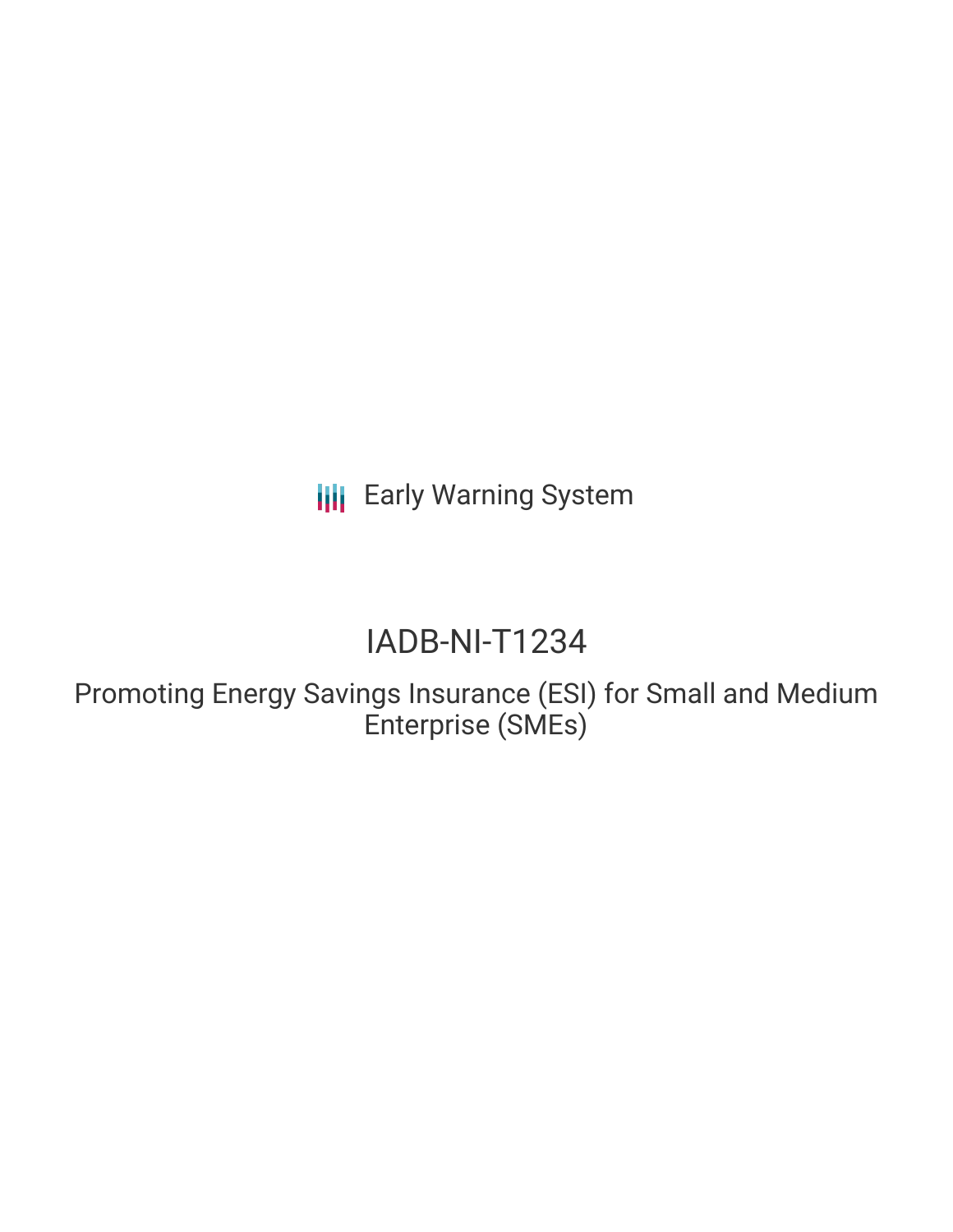



### **Quick Facts**

| <b>Countries</b>               | Nicaragua                              |
|--------------------------------|----------------------------------------|
| <b>Financial Institutions</b>  | Inter-American Development Bank (IADB) |
| <b>Status</b>                  | Active                                 |
| <b>Bank Risk Rating</b>        | C                                      |
| <b>Voting Date</b>             | 2016-11-15                             |
| <b>Borrower</b>                | Produzcamos Bank                       |
| <b>Sectors</b>                 | Finance                                |
| <b>Investment Type(s)</b>      | Grant                                  |
| <b>Investment Amount (USD)</b> | $$0.53$ million                        |
| <b>Project Cost (USD)</b>      | $$0.63$ million                        |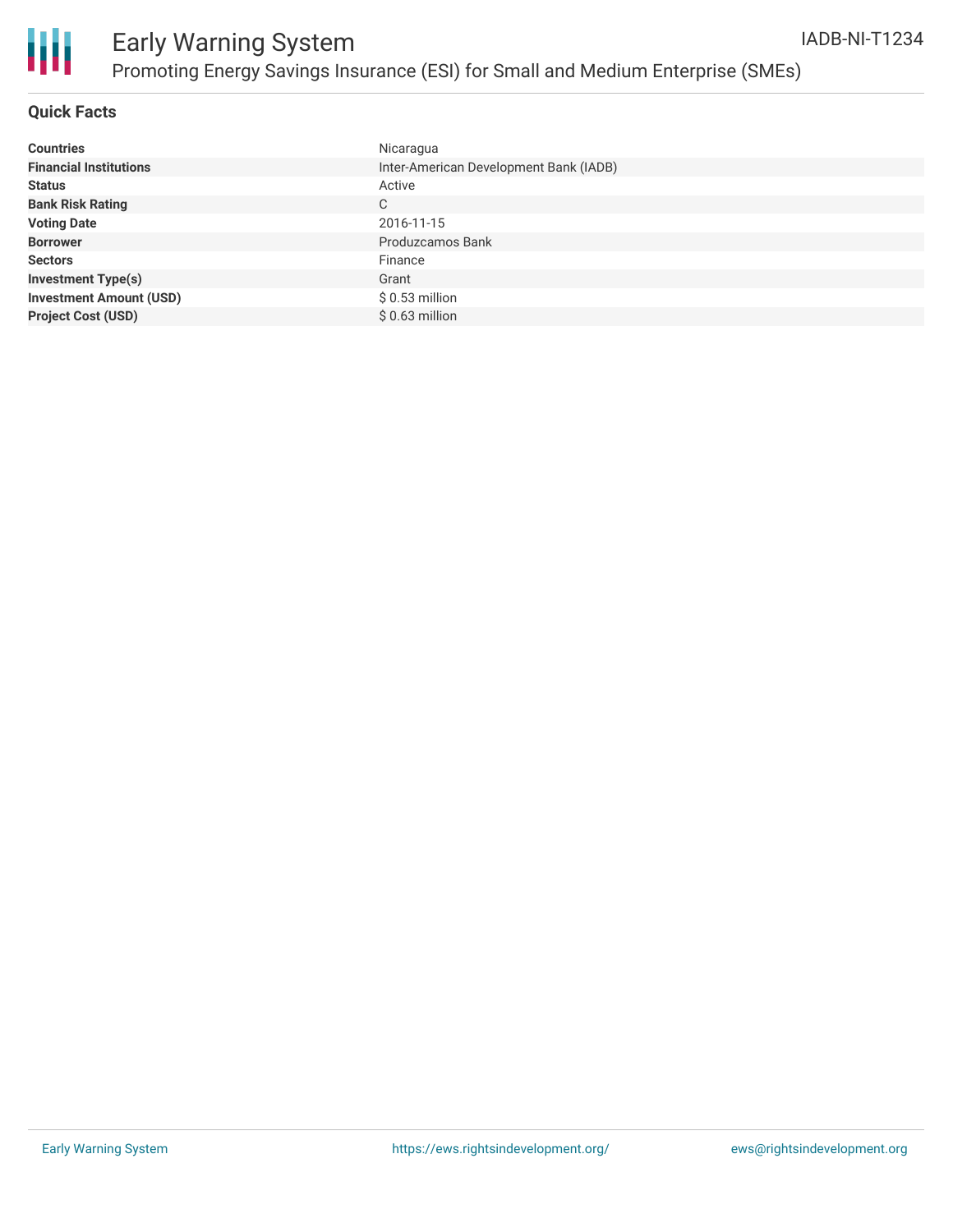



### **Project Description**

From the IADB:

The Promoting Energy Savings Insurance project will finance preparatory activities for establishment of an Energy Savings Insurance (ESI) scheme in Nicaragua with the objective of promoting access to finance for small and medium sized enterprises (SMEs) intending to invest in energy efficiency (EE) upgrades and technologies. The Project aims to support these investments by supporting a national development bank in Nicaragua (the Produzcamos Bank) in structuring and deploying an integral strategy that combines financial and non-financial instruments needed to address the different financial and non-financial barriers that prevent private investments in EE projects.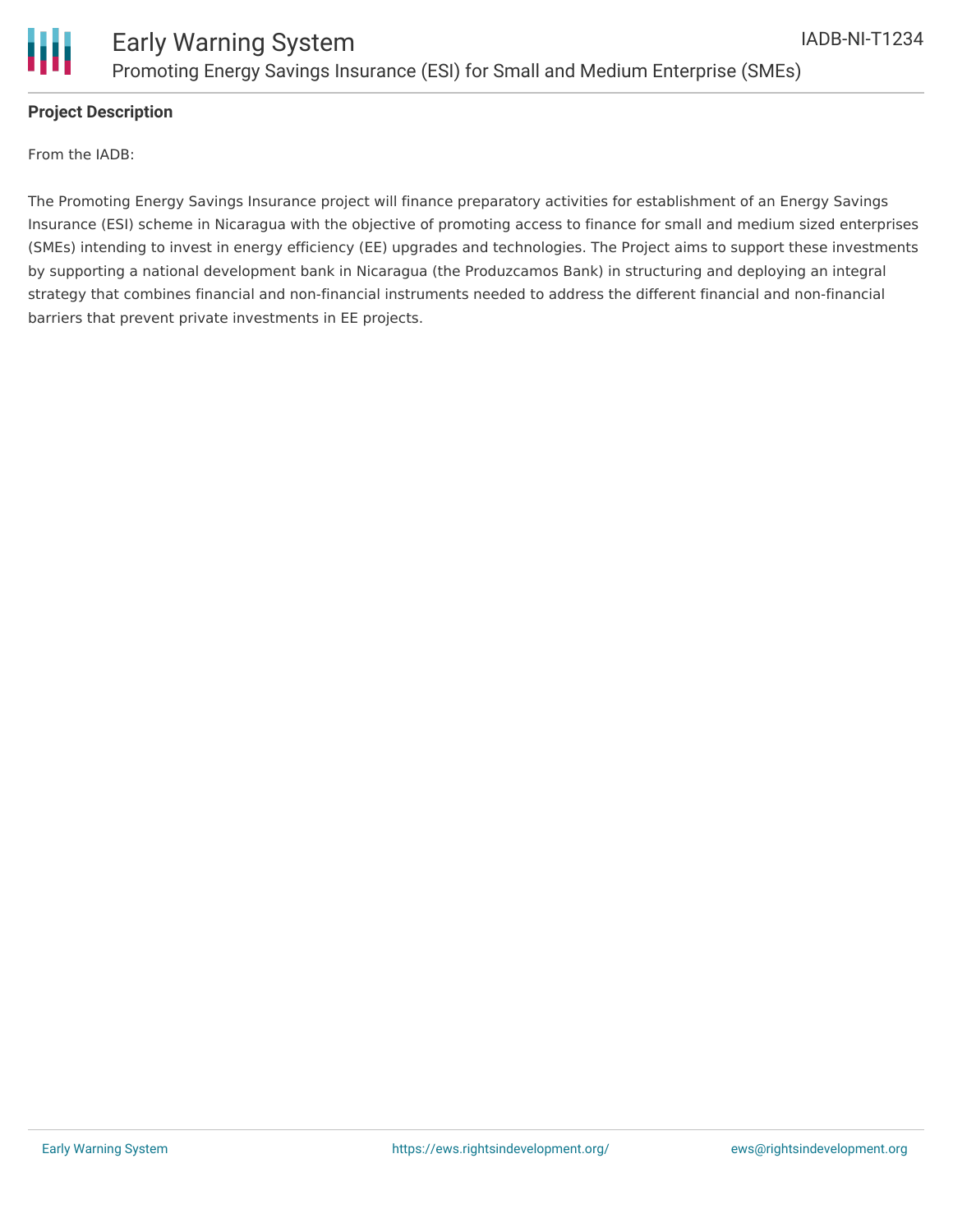

## Early Warning System Promoting Energy Savings Insurance (ESI) for Small and Medium Enterprise (SMEs)

### **Investment Description**

• Inter-American Development Bank (IADB)

This non-reimbursable Technical Cooperation project has a total cost of USD 630,000, of which USD 530,000 will be funded by the IADB and USD 100,000 will come from country counterpart financing.